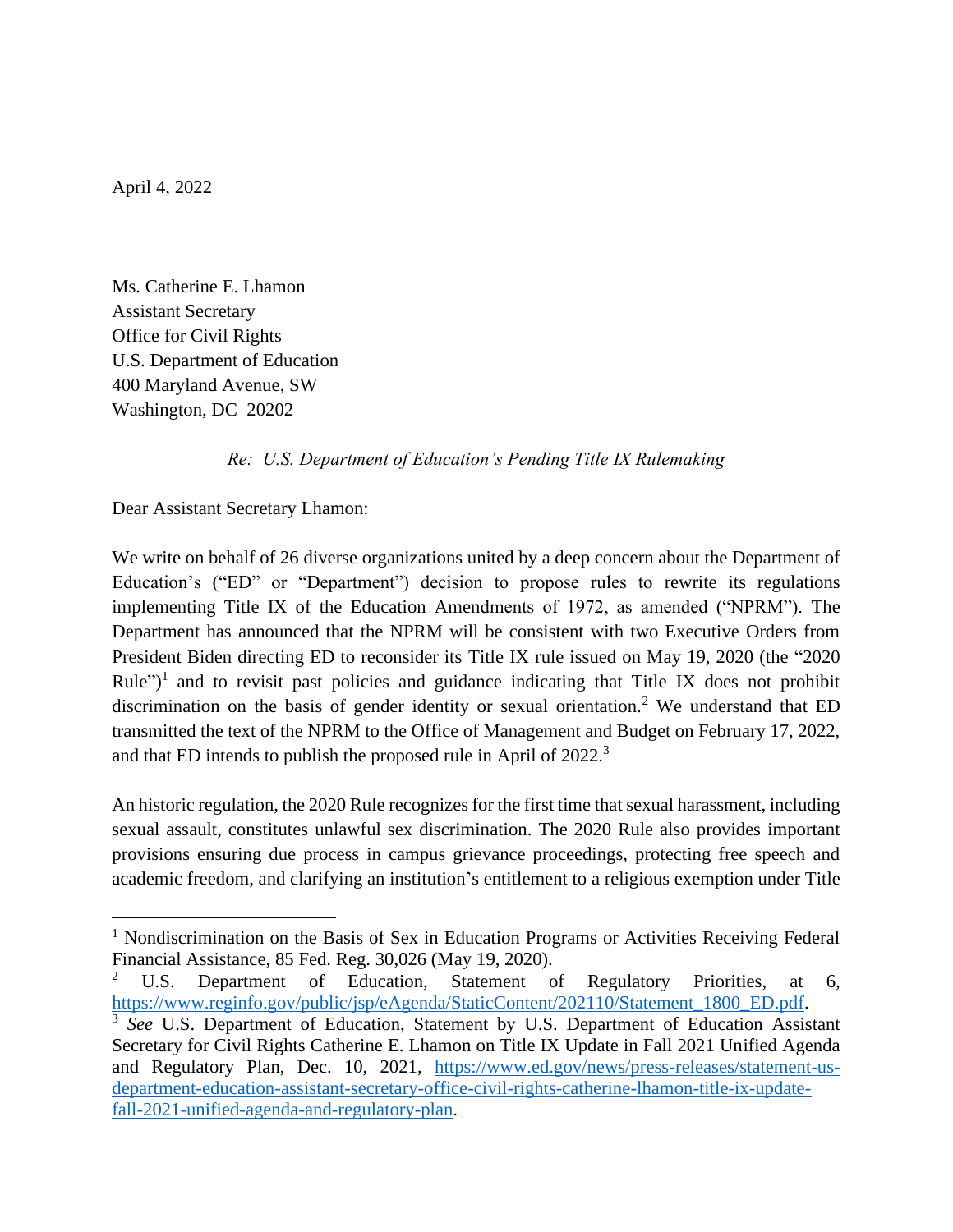IX. In contrast to previous administrations, the 2020 Rule also holds public elementary and secondary schools accountable for sexual harassment, including sexual assault, an acutely important change given the epidemic of sexual assault by teachers and staff on students in our nation's public schools. It is critical that the Department preserve the 2020 Rule; in any event, there is simply no need for regulatory action at this time.

To date, neither the White House nor ED has pointed to any plausible reason why it might be necessary to amend the 2020 Rule. There has been no indication that this framework, in its brief existence, has proven unworkable, and to this point litigation over the regulation has gone favorably for the government, despite the many attempts seeking judicial abrogation of the 2020 Rule. Discarding this framework will produce a whiplash effect for educational institutions that have only recently adjusted their procedures to implement the 2020 Rule and contribute to massive uncertainty among students, faculty members, and others regarding their rights in the Title IX grievance process. Hastily dispatching this carefully balanced process will only serve to devalue the core American principles of due process of law, freedom of speech and religion, academic freedom, and equal treatment on the basis of sex that lie at the heart of the 2020 Rule.

Indeed, the 2020 Rule requires institutions to observe fundamental principles of due process when investigating and adjudicating allegations of sexual harassment. The regulations require schools to treat all parties fairly, conclude grievance processes in a reasonably prompt time frame, and apply a presumption that the respondent is not responsible for the alleged conduct until the decision-maker determines responsibility. 4 In light of the long-term, consequential impacts a determination of responsibility could have on the respondent, the 2020 Rule allows schools to require the decision-maker to use a clear and convincing evidence standard in reaching a determination, rather than the less-demanding preponderance of the evidence standard used in civil suits.<sup>5</sup> Schools must offer both parties written notice of the allegations and give them the opportunity to submit relevant evidence and review and challenge evidence submitted by others.<sup>6</sup> Trained Title IX personnel, free from bias and conflicts of interest in the proceeding, must consider this evidence objectively without prejudging the facts or making credibility determinations on the basis of a person's status as complainant or respondent.<sup>7</sup>

With reference to postsecondary institutions and reflecting the absolute importance of crossexamination in the search for the truth in adversarial proceedings, the 2020 Rule provides for each

<sup>4</sup> 85 Fed. Reg. 30,026, 30,575 (May 19, 2020).

<sup>&</sup>lt;sup>5</sup> See id. (requiring Title IX coordinators to "[s] tate whether the standard of evidence to be used to determine responsibility is the preponderance of the evidence standard or the clear and convincing evidence standard").

<sup>6</sup> *Id.* at 30,576.

<sup>7</sup> *Id.* at 30,575.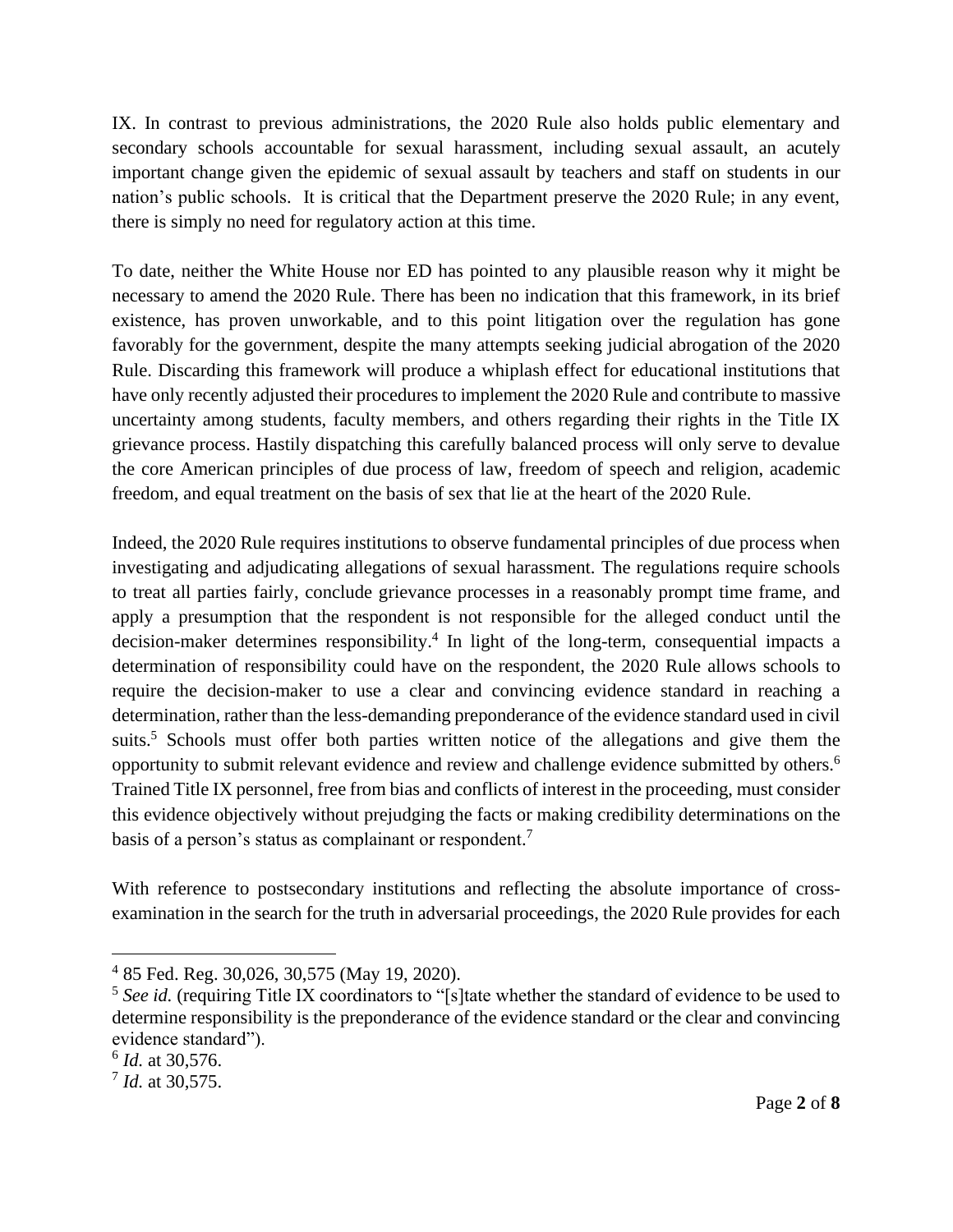party's advisor—but not the party—to ask the other party and any witnesses relevant questions while shielding complainants against inappropriate questions about prior sexual behavior.<sup>8</sup> In sum, the 2020 Rule requires a fair process, equality in treatment, and impartial decision-making for parties to Title IX procedures. We strongly urge the Department to retain these common-sense protections.

At the same time, the 2020 Rule for the first time imposes legally binding requirements that, upon receiving notice of a sexual harassment allegation, schools must immediately reach out to the reported victim and offer educational supportive measures to protect safety, deter harassment, or promote educational access. These supportive measures must be offered regardless of whether the reported victim, or the school's Title IX Coordinator, ever files a formal complaint that initiates an investigation. In other words, the 2020 Rule requires schools to provide support for complainants, while refraining from premature punishment of respondents, thereby ensuring that using Title IX to deter sexual harassment is consistent with both the purpose of Title IX's nondiscrimination mandate, as well as the constitutional protections and fundamental fairness Americans expect.

In addition to bolstering due process protections for parties in Title IX proceedings, the 2020 Rule constructs strong guardrails to prevent the abuse of the Title IX process to chill protected speech and constrain academic freedom. While recognizing for the first time that schools have a legal obligation to respond promptly to reports of sexual harassment and offer appropriate support to alleged victims,  $9$  the 2020 Rule follows U.S. Supreme Court precedent<sup>10</sup> by shielding speech and expressive conduct from Title IX enforcement unless a reasonable person would find it so severe, pervasive, and objectively offensive that it denies a person equal educational access.<sup>11</sup> In this way, the regulations recognize that schools must not use the Title IX grievance process to punish people merely for exercising their right to free speech in an academic context, even when such speech is offensive. It is important to note that this standard only applies to speech and expressive conduct, not to *quid pro quo* harassment or sexual assault. <sup>12</sup> We call on the Department to demonstrate its commitment to freedom of speech and academic freedom by retaining this narrowly and carefully drawn definition of expression that may result in sanctions against individuals.

We further urge the Department not to modify or abrogate the regulation concerning the exemption from Title IX for institutions controlled by a religious organization.<sup>13</sup> The 2020 Rule provides

<sup>8</sup> *Id.* at 30,577.

<sup>9</sup> *Id.* at 30,574.

 $10$  Davis v. Monroe County Bd. of Educ., 526 U.S. 629, 650 (1999).

 $11$  85 Fed. Reg. 30,026, 30,574 (May 19, 2020).

 $12 \, Id.$ 

<sup>13</sup> 85 Fed. Reg. 59,916, 59,980–59,981 (Sept. 23, 2020).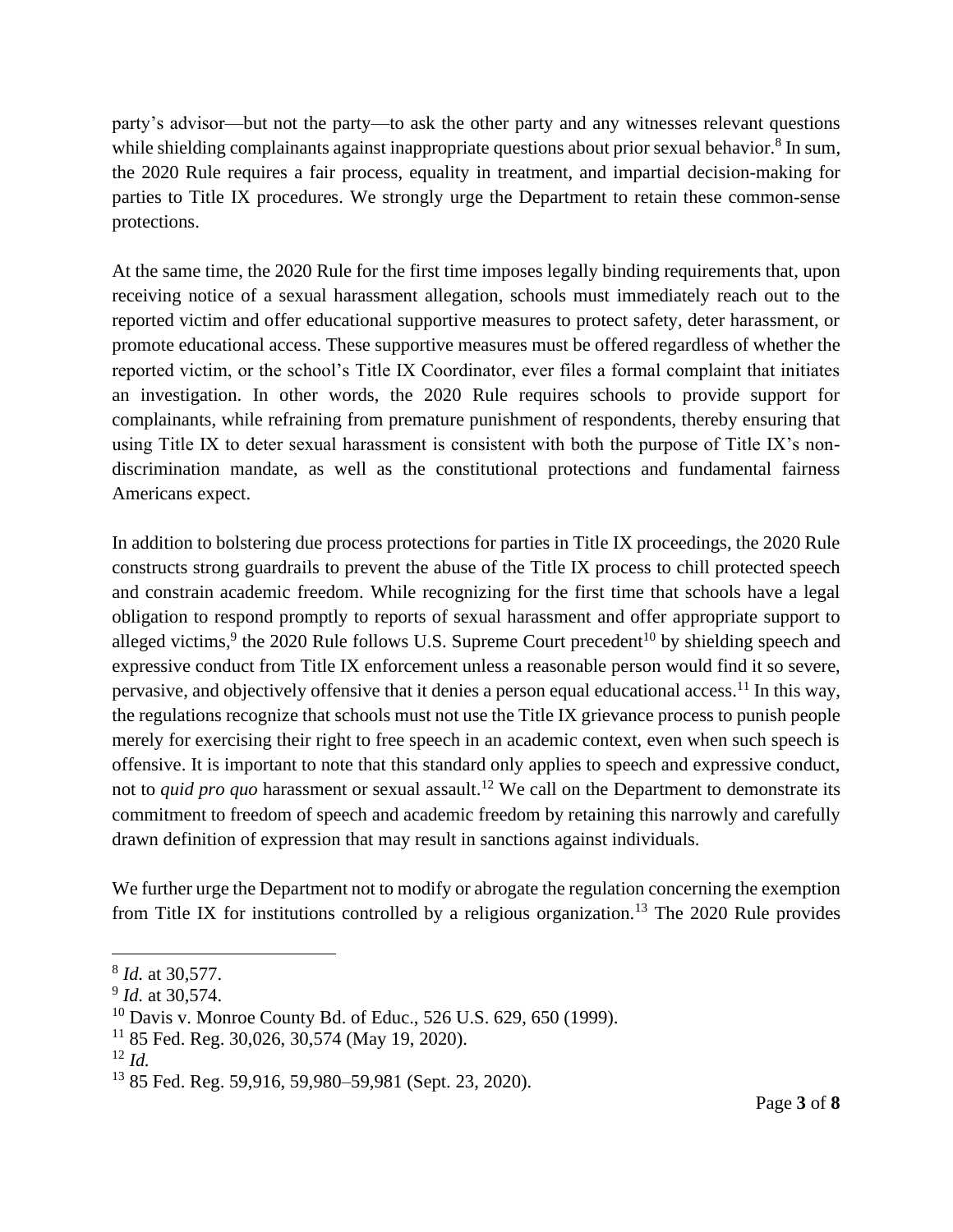valuable guidance to a faith-based institution wishing to exercise its right to a religious exemption without unnecessary and burdensome filing requirements. It is difficult to see what benefits would flow from ending a rule offering greater clarity and less burden to an educational institution that seeks to claim an exemption to which it is already entitled as a matter of law. We are concerned that the administration's ultimate aim is to place additional, needless, and undue regulatory burdens on faith-based institutions that wish to claim such an exemption.

Finally, we are alarmed by the administration's extremist position that ED should extend Title IX, by regulatory fiat, to prohibit discrimination on the basis of gender identity and that simply acknowledging a student's sex, and providing certain services and activities separately but comparably to each sex, could constitute unlawful discrimination. Such a view completely ignores the language and structure of Title IX.<sup>14</sup> Indeed, the very text of Title IX demonstrates an understanding that "sex" is male or female—binary and biological.<sup>15</sup> Underscoring this understanding of "sex," the statute expressly authorizes separation based on male or female "sex" in certain circumstances.<sup>16</sup> Along these lines, Title IX expressly allows for certain single-sex educational institutions and organizations<sup>17</sup> and does not prohibit educational institutions "from maintaining separate living facilities for the *different* sexes."<sup>18</sup> Longstanding Department regulations also permit such programs to "operate or sponsor separate teams for members of *each* sex where selection for such teams is based upon competitive skill or the activity involved is a contact sport" and requires universities to consider male or female sex in allocating athletic scholarships.<sup>19</sup>

Adding gender identity as a nondiscrimination category under Title IX is particularly disturbing to those of us who have cheered the great progress that has occurred in women's sports since the passage of Title IX nearly fifty years ago. Such a move would unquestionably damage athletic opportunities for women in schools, colleges, and universities and wreak havoc on Title IX's requirement to establish and maintain a level playing field for women in athletics. Should ED add gender identity to Title IX's protections, schools would have no choice but to allow biological men

<sup>14</sup> Any notion that *Bostock v. Clayton Cty., Georgia,* 140 S. Ct. 1731 (2020), extends to Title IX is entirely unpersuasive and countered by *Bostock's* own language. The Supreme Court expressly limited its decision in *Bostock* to Title VII; the Court was painstakingly clear that *Bostock* does not affect the meaning of "sex" as that term is used in Title IX. *Bostock*, 140 S. Ct. at 1753.

<sup>&</sup>lt;sup>15</sup> 20 U.S.C. § 1681(a)(2) (describing how an institution may change "from . . . . admit[ting] only students of one sex to ... admit [ting] students of both sexes").

<sup>&</sup>lt;sup>16</sup> 20 U.S.C. § 1681(a)(6)(B) (referring to "Men's" and "Women's" associations and organizations for "Boy[s]" and "Girl[s]," "the membership of which has traditionally been limited to persons of one sex").

 $17$  20 U.S.C. § 1681(a)(1)-(9).

<sup>18</sup> 20 U.S.C. § 1686 (italics added).

<sup>&</sup>lt;sup>19</sup> 34 C.F.R. §§ 106.41(b) (italics added) and 106.37(c).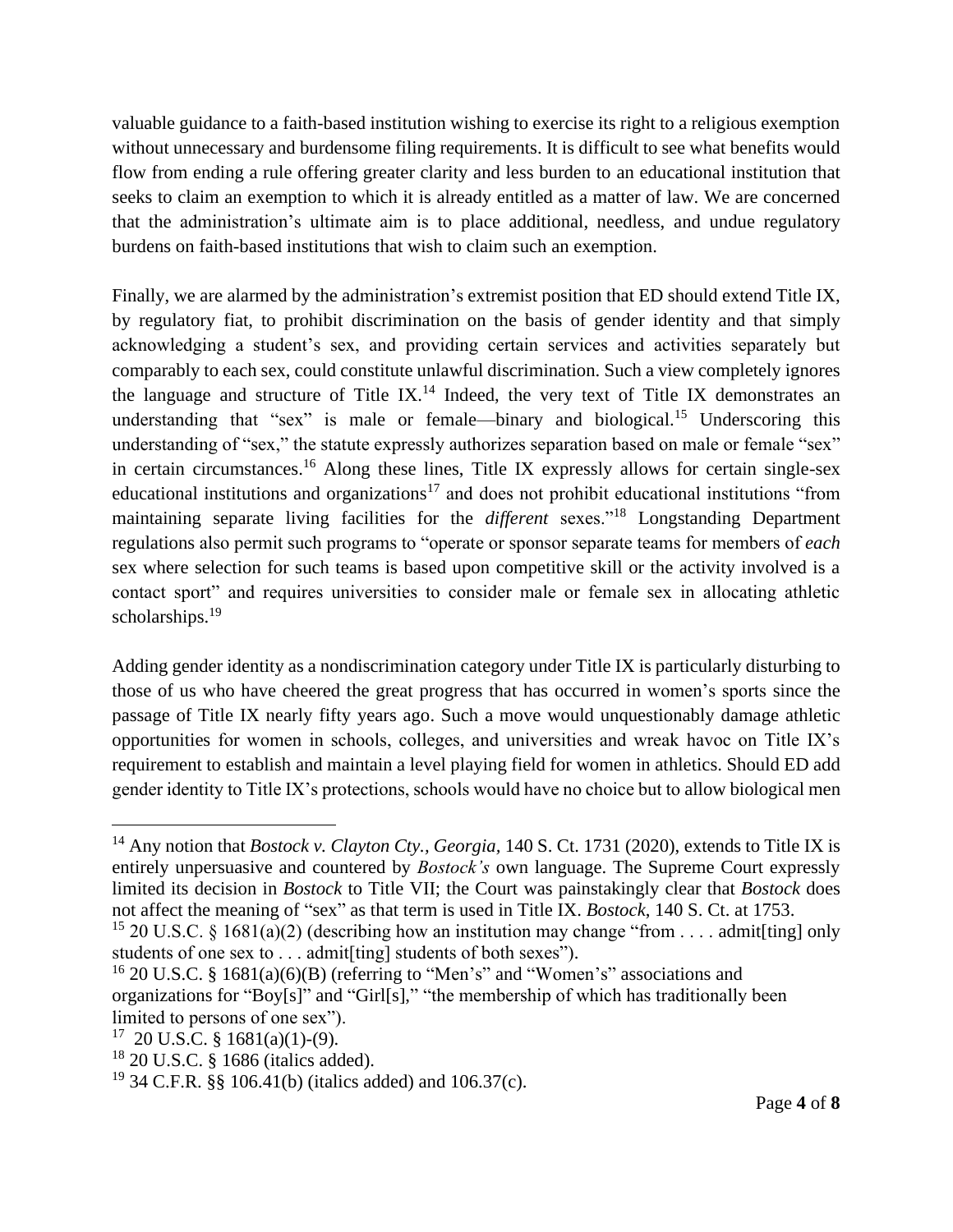to participate on women's sports teams, causing biological women to lose positions on athletic teams, opportunities to compete, prizes, and scholarships, as well as risk bodily harm in certain sports. This development would turn on its head Title IX—a statute that Congress has made clear creates and protects opportunities for biological women in athletics.<sup>20</sup> As any other interpretation would exceed the Department's statutory authority under Title IX, any policy regarding the extension of Title IX to gender identity must emerge through the legislative process, not rulemaking.

We strongly urge the Department to set aside its Title IX rulemaking and to allow institutions to continue their efforts to comply with the 2020 Rule.

Sincerely,

James C. Blew Co-founder Defense of Freedom Institute for Policy Studies

Gene Hamilton General Counsel America First Legal Foundation

Chad Wolf Executive Director and Chief Strategy Officer America First Policy Institute

Dan Morenoff Executive Director and Secretary American Civil Rights Project

Devon Westhill President and General Counsel Center for Equal Opportunity

<sup>&</sup>lt;sup>20</sup> Sex Discrimination Act of 1974, Pub. L. No. 93-380, § 844, 88 Stat. 484.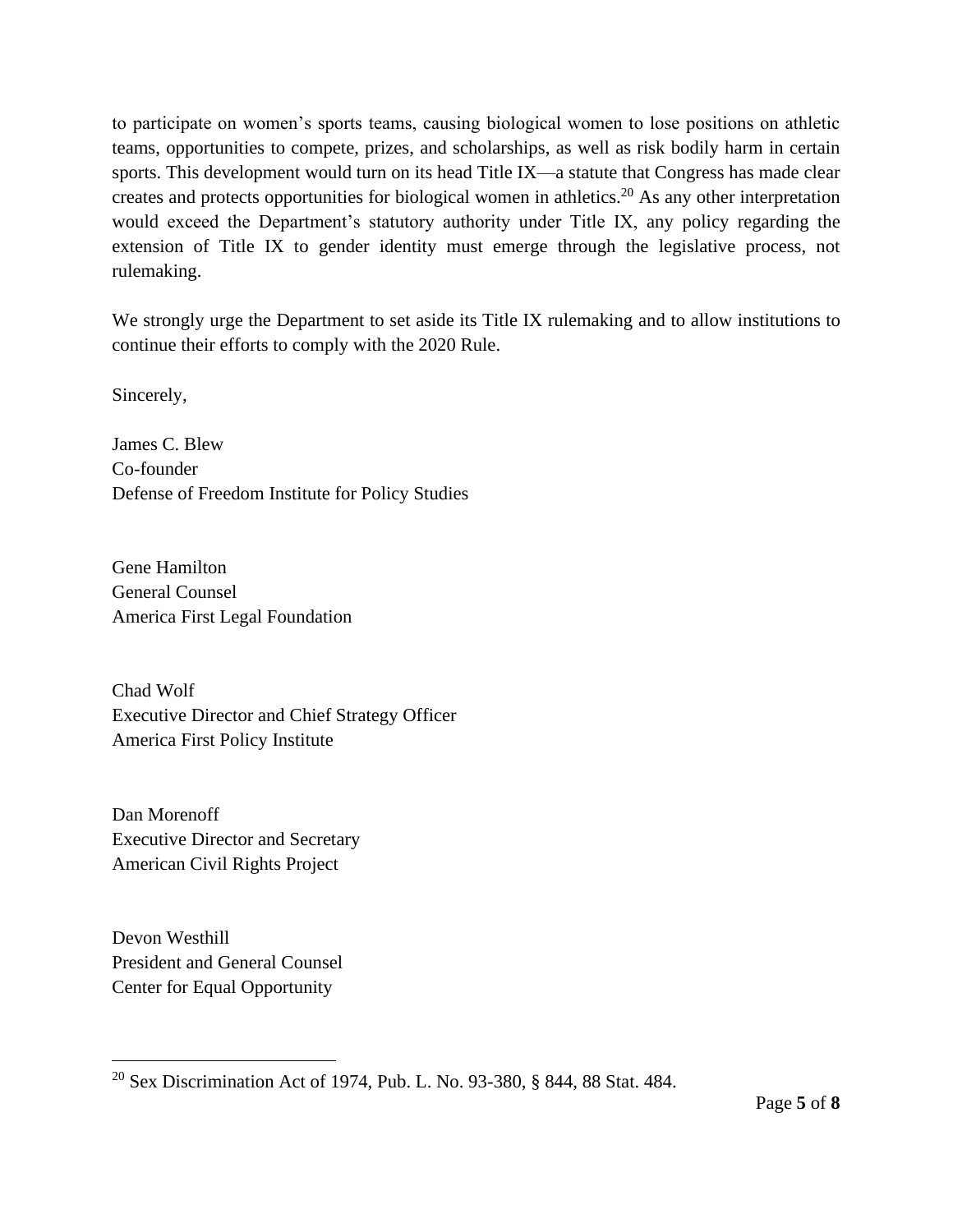Vernadette Broyles President and General Counsel Child and Parental Rights Campaign

David Nammo Executive Director Christian Legal Society

Colleen Holcomb President Eagle Forum

Max Eden Author of *Why Meadow Died* (Post Hill, 2019)

Ryan T. Anderson President The Ethics and Public Policy Center

Meg Kilgannon Senior Fellow for Education Studies Family Research Council

David Hacker Vice President of Litigation & Senior Counsel First Liberty

Kevin Roberts President The Heritage Foundation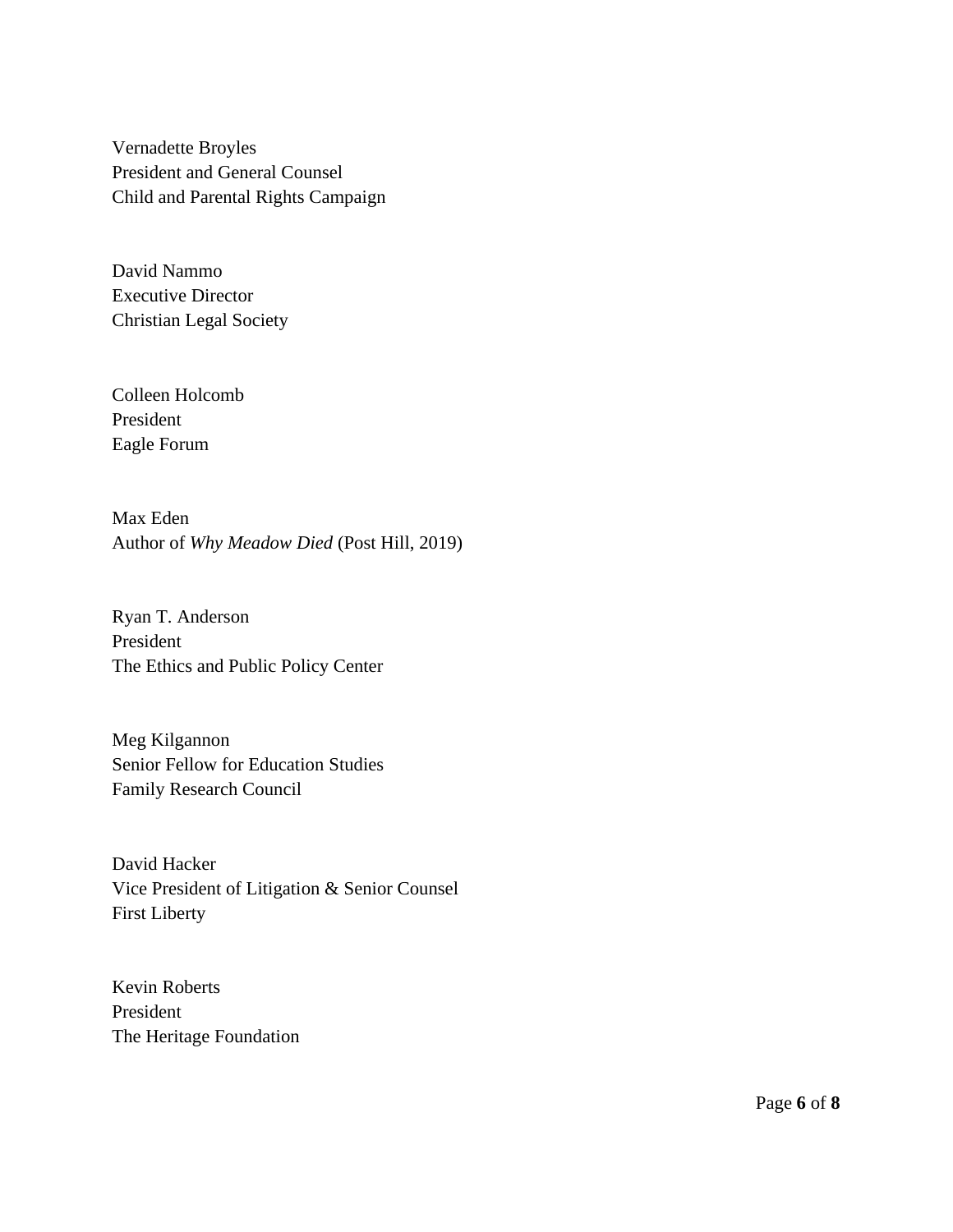Jessica Anderson Executive Director Heritage Action for America

Inez Stepman Senior Policy Analyst Independent Women's Forum

Jennifer C. Braceras Director Independent Women's Law Center

Carrie Lukas Vice President Independent Women's Voice

Bethany Kozma Founder and CEO Keystone Policy

Tiffany Justice Co-founder Moms for Liberty

William E. Trachman General Counsel Mountain States Legal Foundation

Kaitlyn Schiraldi Associate Attorney Mountain States Legal Foundation